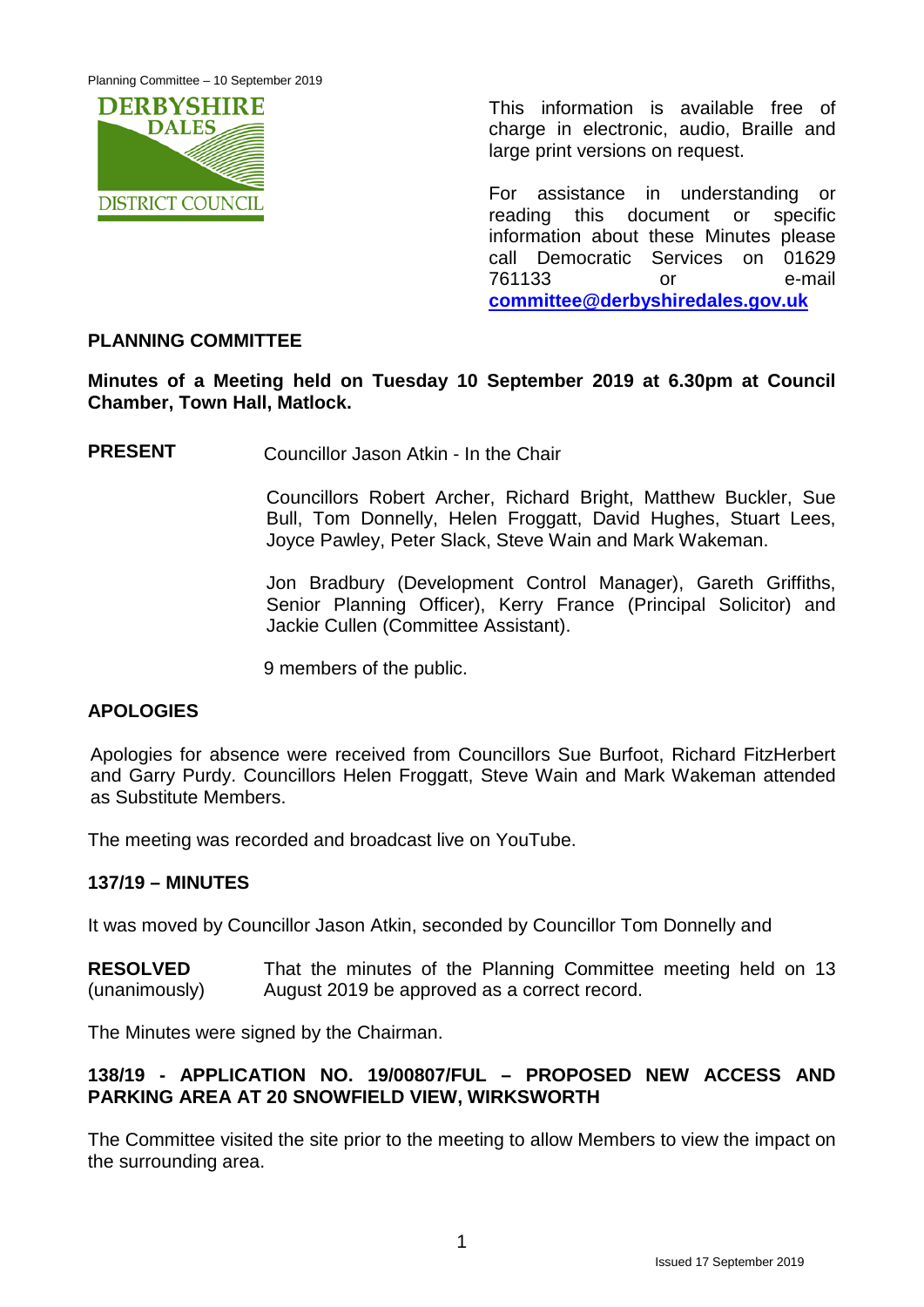In accordance with the procedure for public participation Ms Jenny Fellowes commented on behalf of Ms Sharon Briddon (local resident) about parking and congestion in the area, and Mrs A. Johnson (Applicant) spoke in favour of the application.

It was moved by Councillor Stuart Lees, seconded by Councillor Tom Donnelly and

| <b>RESOLVED</b> | That planning permission be refused for the reason set out in the |
|-----------------|-------------------------------------------------------------------|
|                 | report.                                                           |

**Voting:**

| For                | 9 |
|--------------------|---|
| <b>Against</b>     | 4 |
| <b>Abstentions</b> | 0 |

The Chairman declared the motion CARRIED.

#### **139/19 - APPLICATION NO. 19/00495/OUT – PROPOSED WORKSHOP AND CRANE STORAGE BUILDING AT STEVE FOSTER CRANE HIRE, UNITS 1 TO 3, DERBY ROAD, DOVERIDGE**

Correspondence received after publication of the agenda was distributed at the meeting. This comprised further comments from the Lead Local Flood Authority, as follows:

"Prior to being in a position to be able to provide a conditioned response, the LLFA need the following further information:

As infiltration is as yet the only proposed method for disposal of surface water, the infiltration testing calculations need to be from actual site specific infiltration testing to BRE 365 design rather than the assumed values."

In light of these comments, it was proposed that should the Recommendation be approved, an extra Condition be inserted whereby prior to the commencement of development, a drainage strategy should be submitted for approval, that addressed the points raised by the Flood Authority.

It was moved by Councillor Stuart Lees, seconded by Councillor Tom Donnelly and

**RESOLVED** (unanimously) That planning permission be granted subject to the conditions set out in the report, and an additional Condition to address the comments from the Lead Local Flood Authority, as above.

#### **140/19 - APPLICATION NO. 19/00563/FUL – CHANGE OF USE TO EQUESTRIAN, ERECTION OF STABLE BLOCK AND FORMATION OF HARDSTANDING (PERSONAL USE) AT MILVERTON, MAIN STREET, LONGFORD**

This item had been deferred at the last meeting of this Committee (13th August 2019) 'in order that Officers may continue dialogue with the Applicant with a view to securing a mutually agreed alternative site in order to address neighbours' concerns'. (Minute No. 107/19)

Correspondence received after publication of the agenda was distributed at the meeting. This comprised further information from the Applicant in support of the Application, and a